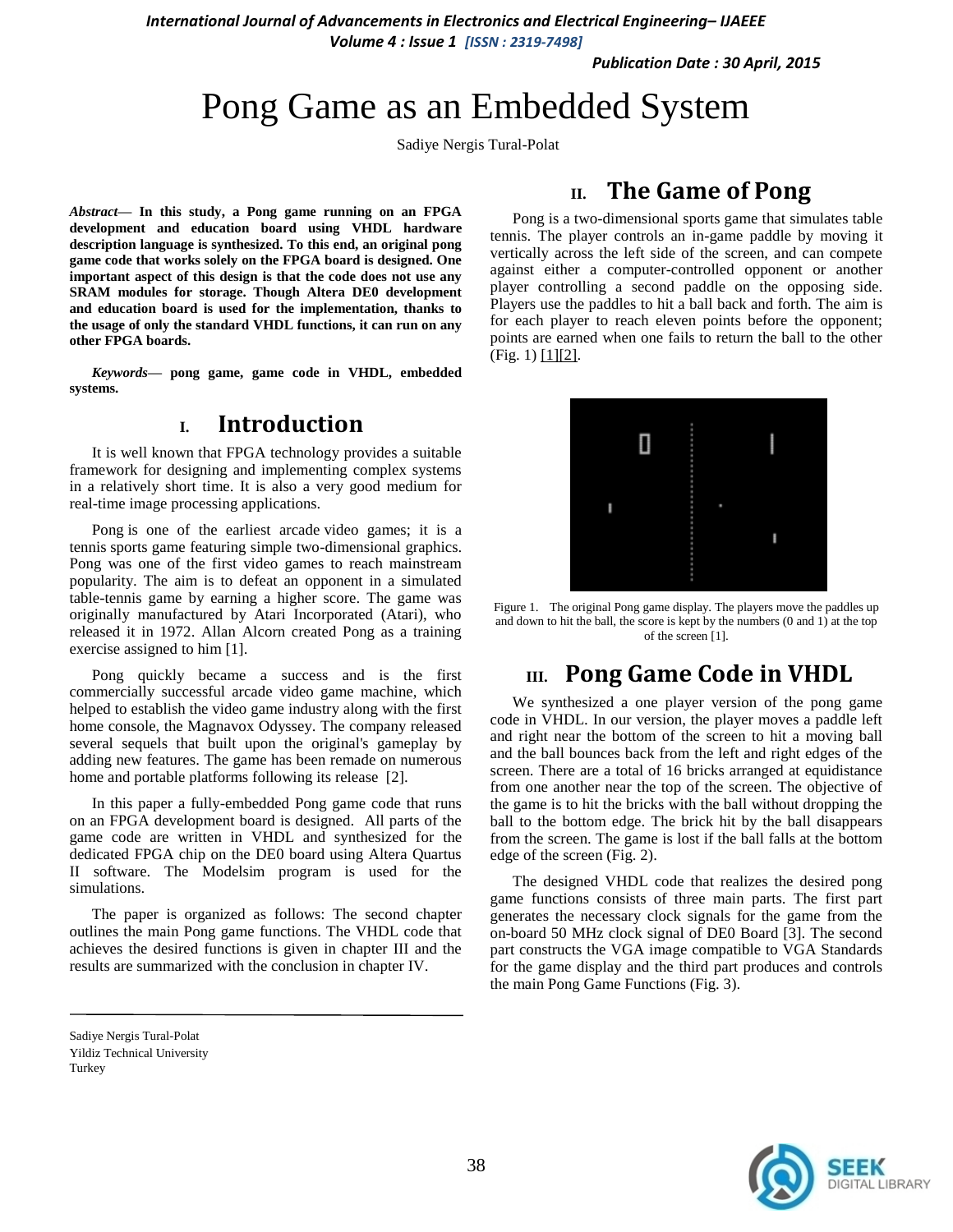#### *International Journal of Advancements in Electronics and Electrical Engineering– IJAEEE Volume 4 : Issue 1 [ISSN : 2319-7498]*

#### *Publication Date : 30 April, 2015*



Figure 2. The main pong display screen



Main Pong Game Block Diagram

Figure 3. Main block diagram of the VHDL Pong Code

### *A. System Clock and Game Code Clock*

As stated above, the DE0 board has 50 MHz on-board clock. To be able to construct VGA image, we need to have a 25MHz VGA synchronization clock. What is more, to be able to obtain animated image sequences for game play, it is necessary to move the objects in the frame at an observable speed to human eye. We choose the game clock to be 60Hz for this design.

### *B. VGA Image Construction and Synchronization*

VGA (Video Graphics Array) video consists of sequential image frames moving in time. Each frame consists of vertically arranged rows of horizontal pixels. Every image frame is constructed by scanning the pixels from the top left row to the right until the end of line, then repeating the process for the next line until the end of the frame [4].

Standard VGA image has 640x480 pixel resolution and 60Hz refresh rate. These pixels are in the visible range, several more pixels are used for synchronization purposes; therefore the actual pixel size is 800x525. Hence the 25MHz pixel clock is obtained as

$$
f_{VGA} = 800x525x60 \approx 25MHz \tag{1}
$$

Figure 3 shows horizontal synchronization timing specification and number of pixels used for horizontal and vertical synchronization are given in Table 1. The proper synchronization signals are obtained by using two counters for horizontal and vertical pixel positions.

DE0 Board has 4-bit DAC for its VGA output RGB (Red, Green, and Blue) signals, therefore R, G and B signals are constructed as 4-bit signals in the VHDL code.



Figure 4. Horizontal timing specification of VGA image [7]

TABLE I. HORIZONTAL AND VERTICAL SYNCH PIXEL SIZES

| <b>Synch Signals</b> | pixels     |          |
|----------------------|------------|----------|
|                      | Horizontal | Vertical |
| Synch                | 96         |          |
| <b>Back Porch</b>    | 48         | 33       |
| <b>Front Porch</b>   | 16         | 10       |
| Display              | 640        | 480      |
| Total                | 800        | 525      |

There is a pixel generation block in the VGA Sync block. The pixel generation block produce the 3-bit RGB signal which depends on the control signals from the main game code and the pixel x and y coordinates for each pixel in the VGA frame. For 640-by-480 VGA resolution, there are about 310k pixels on a screen. This translates to 930k memory bits for a RGB color display. To reduce the memory requirement, one alternative is to use a tile-mapped scheme. In this scheme, a collection of bits are grouped to form a tile and each tile is treated as a display unit. For the pong game, the video display is very simple and contains only a few objects. Similar to the tile-mapped scheme, instead of wasting memory to store a mostly blank screen, we can generate these objects using simple object generation circuits for the paddle, the ball and the bricks. Then we can determine if the current pixel is within the defined object boundaries and choose the RGB values (ie. the color of the current pixel) accordingly (Fig. 5).

The object generating code keeps the current location of the object (for the still objects such as bricks the current location is the same at all times but for the moving objects such as the ball the location changes between the image frames), compares it with the current pixel location and if the pixel location falls within the object location, the object is selected by object\_on signal and the appropriate RGB color is assigned to the pixel through the rgb mux.

The rectangular objects are defined by their boundary coordinates on the screen. Direct object boundary checking for the nonrectangular objects is very difficult [5] and is not preferred in this design. Instead, we use a bitmap to specify the circular ball object and generate the ball\_on and ball\_rgb signals according to the bitmap stored in an array in the code (Fig. 6).

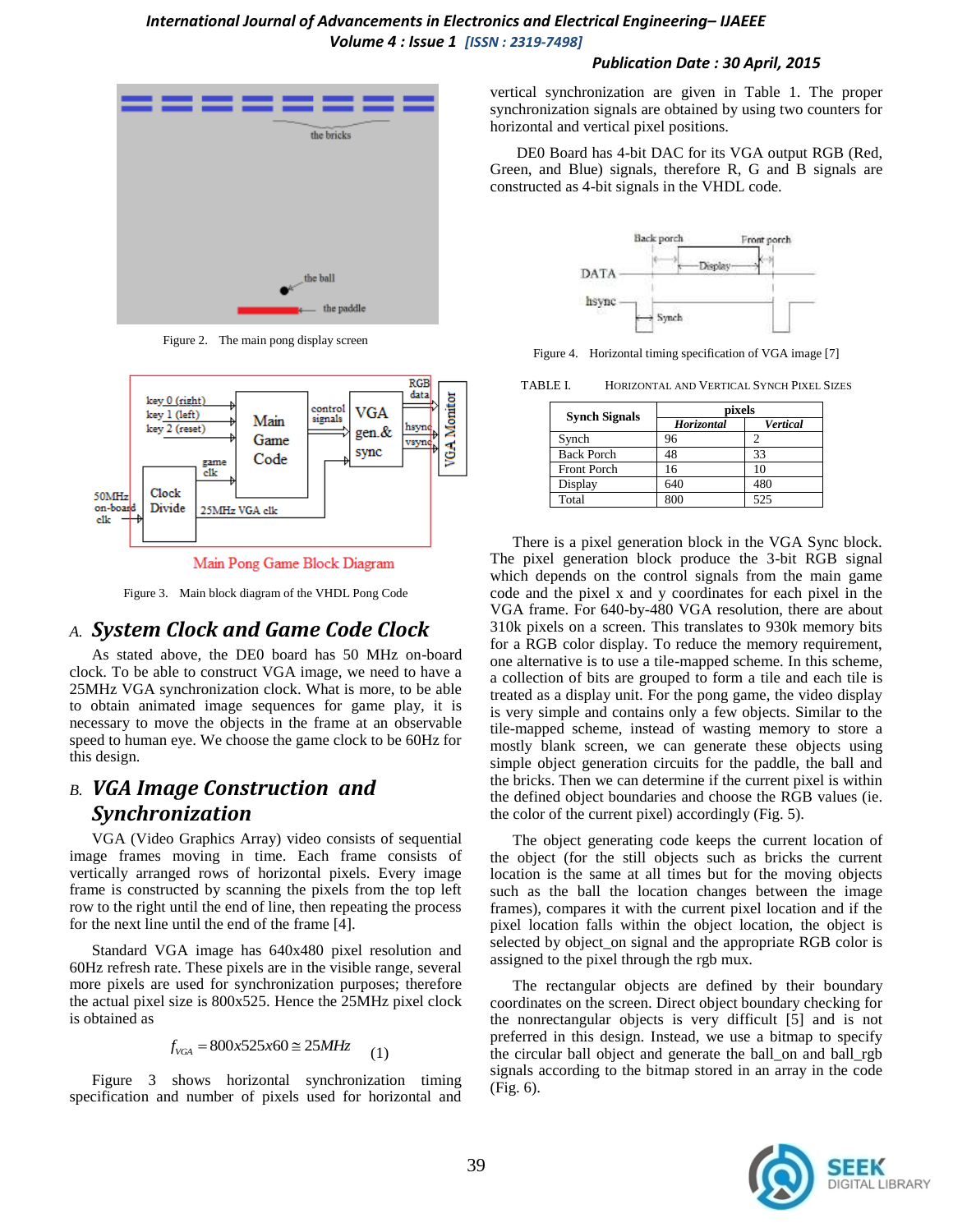



Figure 5. Object-mapped scheme



Figure 6. The circular ball object bitmap

### *C. Illusion of Animation*

When an object changes its location gradually in each frame, it creates the illusion of motion and becomes animated. To achieve this, we use registers to store the boundaries of an object and update its value in each VGA frame. In the pong game, the paddle is controlled by two pushbuttons and can move to the left and right, and the ball can move and bounce in all directions. If the ball hits one of the boundaries of a brick, the brick should disappear in the next frame and the background color should be displayed in its place.

The move of the paddle is controlled by the key 0 (right) and key 1 (left) of the DE0 board. So a small Finite State Machine checks if the buttons pressed and if there is available space, moves the paddle to the right or left (changing only two boundaries of the paddle since it cannot move up or down) accordingly.

The move of the ball is a bit more complex. The four boundaries of the ball should be changed at each frame to achieve ball animation and also should be checked for collisions to the screen edges, bricks or the paddle.

#### *D. Main Game Code*

The main Finite State Machine (FSM) of the program consists of twelve states (Reset, Start, Key0, Key1, Bottom\_edge, Left\_edge, Right\_edge, Paddle, Brick, No\_change, Win, Loose) and 18 state transitions. State diagram of the main FSM is given in Fig. 7.



Figure 7. Main FSM State Diagram

Reset state is the initial state, the initial values of all the registers and object boundaries are set in this state. The ball is generated at the top center of the screen just below the lower line of the bricks and starts its downward motion. The paddle is also at the bottom center of the screen. The next state is the Start.

At the Start state the code checks if any of the keys on the DE0 board are pressed by the user and checks the movement of the ball and the state transitions are done accordingly. Key 0 controls the right move of the paddle (so if key 0 is pressed, the next state becomes Key0), key 1 controls the left move of the paddle (Key1 state). If none of the keys are pressed, (or after the appropriate paddle motion) the next state is Bottom\_edge. When the appropriate conditions are met (explained below) in every other state or when the reset switch is pressed (Key2), the program returns to the start state.

At the Key0 state the code checks if there is enough space to move the paddle to the right and moves the paddle by changing the boundaries 10 pixels to the right. The next state is the Bottom\_edge.

At the Key1 state the code checks if there is enough space to move the paddle to the left and moves the paddle by changing the boundaries 10 pixels to the left. The next state is the Bottom\_edge.

At the Bottom\_edge state, the code checks if the bottom boundary of the ball touches the bottom edge of the screen which means the game is over. The next state becomes the Loose state. If not, the code checks if the ball reached at the

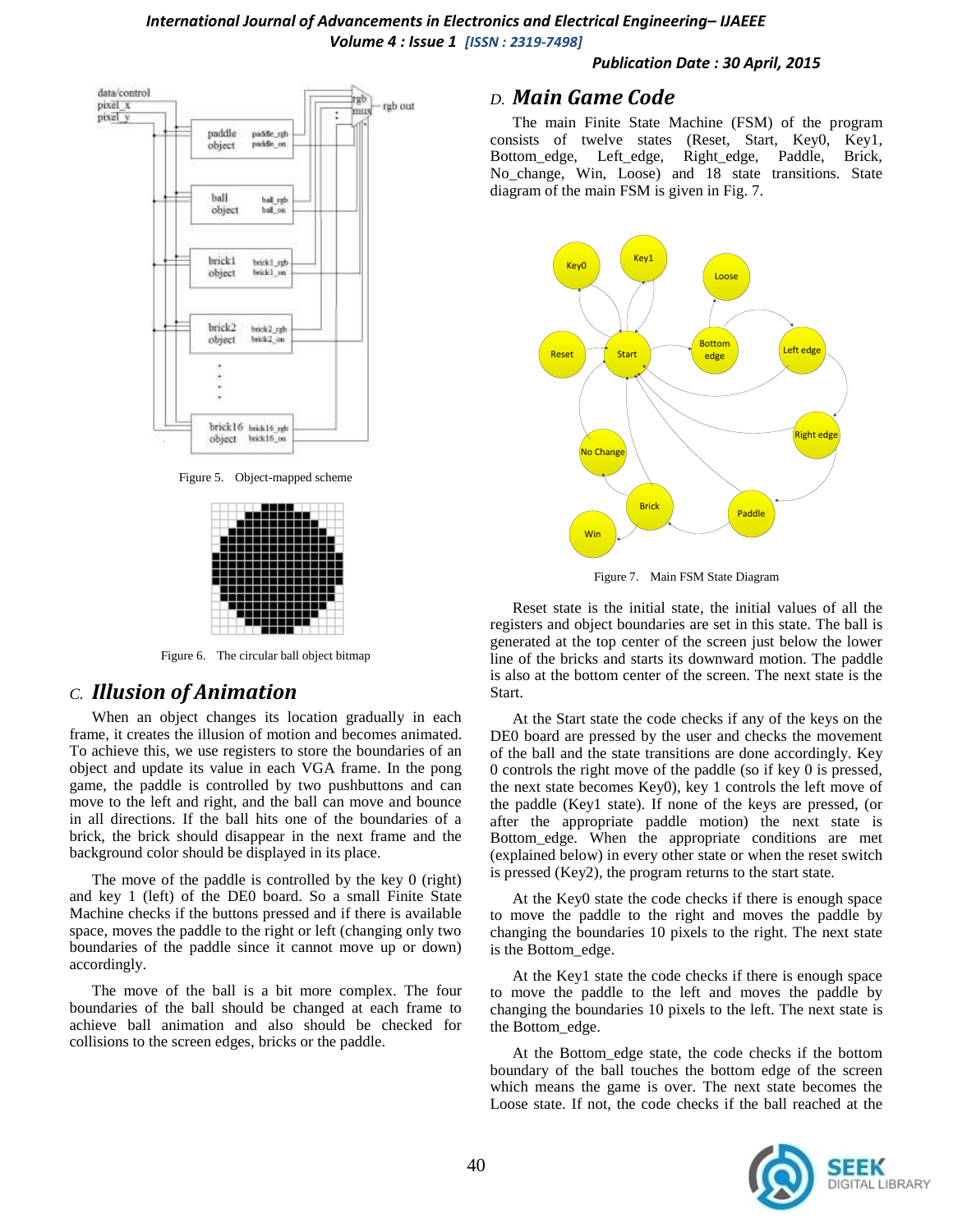#### *International Journal of Advancements in Electronics and Electrical Engineering– IJAEEE Volume 4 : Issue 1 [ISSN : 2319-7498]*

#### *Publication Date : 30 April, 2015*

left edge of the screen and the next state becomes the Left\_edge.

The Left\_edge state checks if the ball reaches at the left edge of the screen. Then the ball should bounce back vertically at the same direction with the symmetrical angle with which it collides to the edge. The new boundaries of the ball are set accordingly. Then the code checks if the ball hit the right edge of the screen, therefore the next state becomes the Right\_edge.

Similarly, the Right\_edge state examines whether the ball reaches at the right edge of the screen. Then the ball should bounce back vertically at the same direction with the symmetrical angle with which it collides to the edge. The new boundaries of the ball are set accordingly. The next state is the Paddle.

The Paddle state checks if the ball touches to the paddle. Similar to the edge states, the ball should bounce back (horizontally) at the same direction with the symmetrical angle with which it collides to the paddle. The new boundaries of the ball are set accordingly. Then the code checks if the ball hit one of the bricks so the next state is the Brick.

The Brick state inspects whether the ball touches to the one of the bricks. Now, both the brick should disappear and the ball should bounce back horizontally at the symmetrical angle with which it collided to the brick. The state of the bricks (present or not) are stored in an array in the code so the array is updated accordingly and the new boundaries of the ball is set. If all the bricks are hit without dropping the ball to the bottom edge, the game is won therefore the next state is the Win state, otherwise the next state is the No\_change.

If the ball does come into contact with none of edges or the objects, it should continue its movement as it is. This is done in the No\_change state and the code returns to the Start state.

In the Win state the game is stopped and "WIN" text is written on the screen by using bitmaps for the three letters stored in arrays in the code. Hitting the reset button (Key2) restarts the game.

In the Loose state the game is stopped and "LOOSE" text is written on the screen by using bitmaps for the letters stored in arrays in the code. Hitting the reset button (Key2) restarts the game.

The game code flowchart is given in Fig. 8.

The designed pong game code is approximately 1100 lines long, the compilation of the code takes approximately 21 minutes and the code uses about 70% of the logic elements of the FPGA.

### **IV. Conclusion**

In this study, we developed an original pong game code that runs entirely on an FPGA chip in VHDL. It can run on its own without requiring any computer interruption once programmed, thus provides mobility. The code does not use any SRAM modules for storage and that improves the speed of the code. The implementation is done on the Altera DE0 board but since the code is written using standard VHDL functions, it can run on any other FPGA boards. Improvements can be added such as score evaluation and inclusion of several ball speed levels according to the number of hits on the edges.



Figure 8. Tetris Code Flowchart